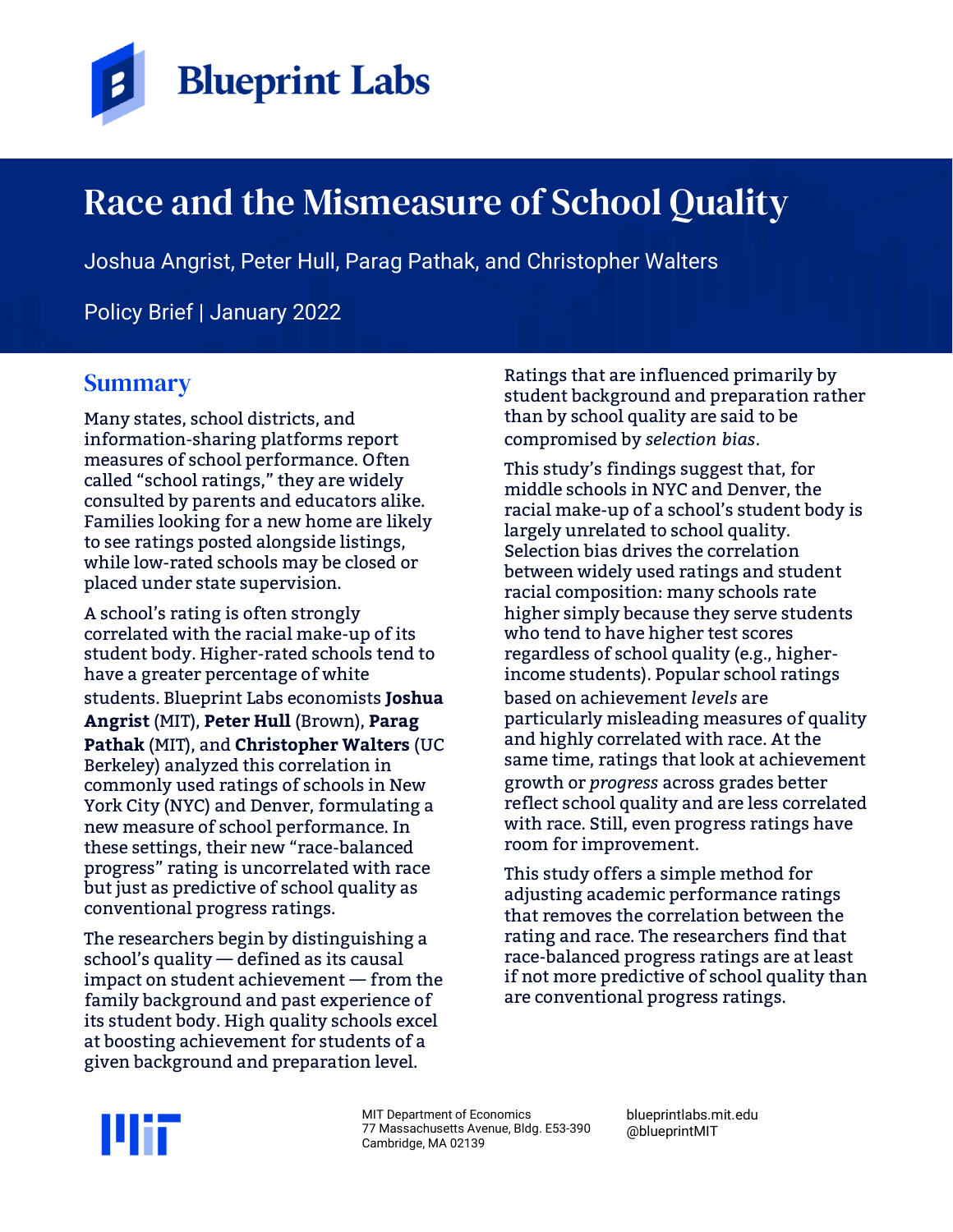#### **Source**

Angrist, J., Hull, P., Pathak, P.A., and Walters, C.R. (2022): "Race and the Mismeasure of School Quality," *MIT Blueprint Labs Discussion Paper #2022.01*.

#### Background and Policy **Relevance**

The validity of school performance ratings is important to many stakeholders. Parents may be exposed to ratings as they choose schools and homes, and school districts use the same information to guide policies on closures, takeovers, and expansions.

In large urban districts, schools that typically receive high ratings tend to have a disproportionate share of white and Asian students. This correlation raises the question of whether such ratings may promote segregation and penalize schools that serve historically underserved students — concerns that motivate the research described here. Similar concerns have led some school ratings distributors and accountability offices to implement new types of measures like the GreatSchools [Equity Rating](https://www.greatschools.org/gk/ratings-methodology/#methodology-equity-rating) (see their methodology report [here\)](https://www.greatschools.org/gk/ratings-methodology/).

### Setting and Methods

This work studies middle school achievement using data on students entering sixth grade in NYC (2017-2019) and Denver (2013-2019). Outcomes are sixth grade state achievement tests. The study leverages the randomization embedded in the lottery-based school assignment process used in both districts. By comparing outcomes for students whose assignments were random, the methods in this study reveal the causal impact of schools (true school quality), rather than other determinants of achievement like family background. This allows the researchers to estimate the relationship between quality and other school characteristics like racial composition. The study uses data shared by the NYC Department of Education and Denver Public Schools.

Key finding #1: Achievement levels are strongly correlated with race, while progress ratings are much less so. School quality is uncorrelated with race in NYC and Denver.

Ratings based on achievement levels constructed as the average share of students who are proficient in math and English language arts — are highly correlated with the share of enrolled students who are white. Progress ratings based on the improvement in student achievement from fifth to sixth grade (via student growth percentile models) — are much less correlated with race. True school quality appears unrelated to race. Figure 1 depicts these relationships in both districts.

#### Figure 1: The Racial Imbalance of School Ratings and School Quality



**How to read this figure:** This figure compares the racial imbalance of different school ratings and true school quality. Imbalance is defined as the relationship between the rating and the share of enrolled white students. The dark blue bar in NYC indicates that moving from a school with zero white students to all white students implies a 0.7 standard deviation increase in the levels rating (about an 80 percentage point increase in the share of proficient students). As seen in the teal bars, where the 95% confidence intervals straddle zero, school quality has little to no correlation with race.